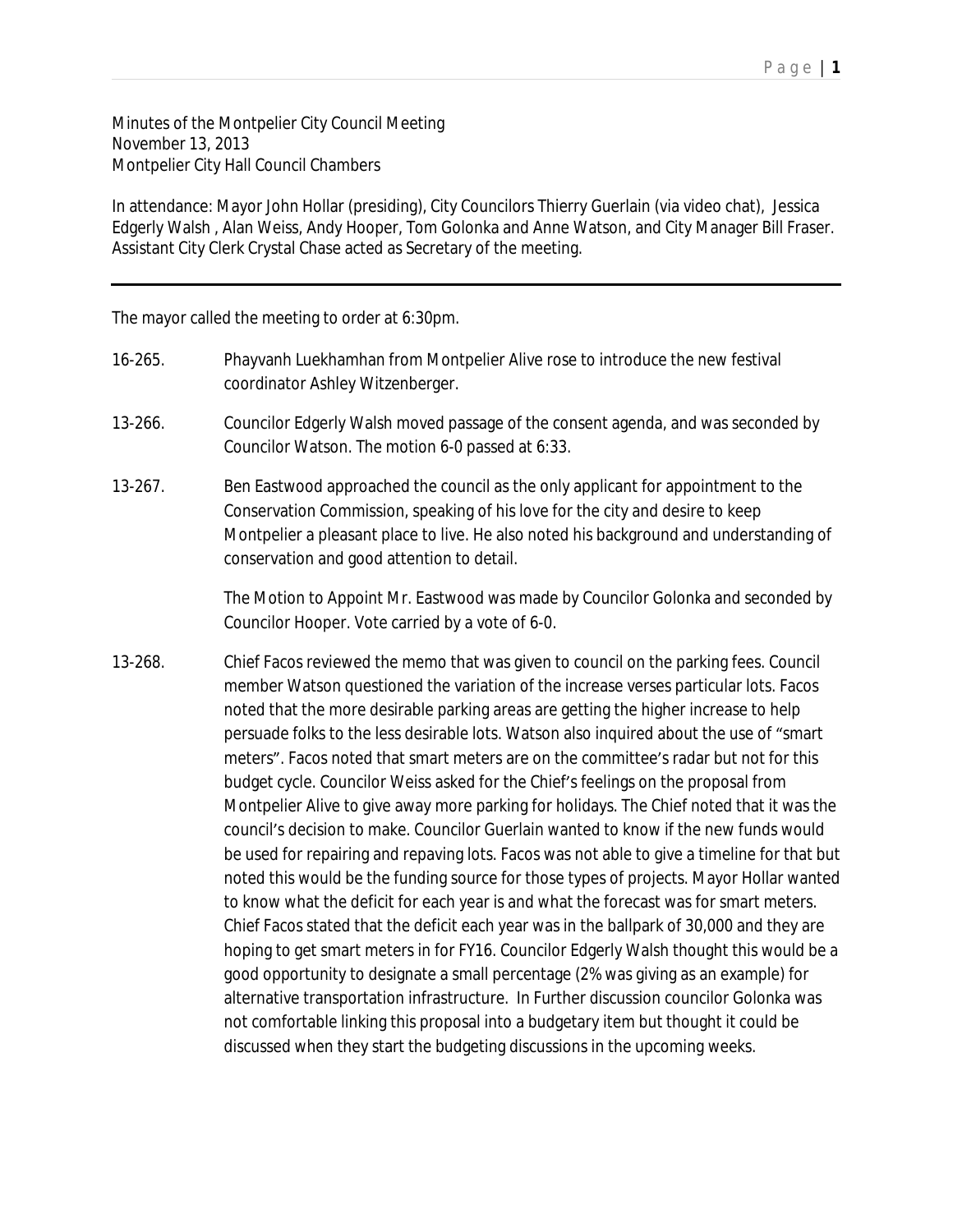Council Edgerly Walsh made the motion to pass the proposal with the amendment that 2% of revenue be used for alternative transportation infrastructure Councilor Guerlain seconded.

Councilor Golonka argued that the proposal is to simply raise the rates, not decide what to do with the money and still didn't see any reason to link the two motions.

Councilor Edgerly Walsh responded that she would be willing to withdrawal and table her amendment, but would like to add this discussion to the next meeting's agenda. The underlying motion to approve the proposal was still on the table and passed with a 6-0 vote.

13-269. Council Member Golonka spoke on behalf of committee stating that he thought the committee had had good success with this step and that the committee had reached its potential and looking to council for the next step. Discussion around other town's reactions to the PSA resulted from an inquiry from Council Member Watson. Council Member Watson stated that she would like to see a roadmap including budgeting as well as staffing. Golonka noted that there didn't necessarily need to be a vote on this tonight but it's still nice to get a feel from the council.

> Mayor Hollar reiterated that they were just looking for preliminary support for moving forward, a straw vote was taken reflecting unanimous approval.

- 13-270. Mayor Hollar suggested that they give the charter discussion a time limit of a half hour. Council reviewed a subchapter at a time with brief discussions regarding subchapters 1, 6, 7, 8 and 9. Council then decided to table item picking up on sub section 10 at the next council meeting.
- 13-272. Council Member Weiss wanted to first note that the ordinance around this committee states that a budget would be prepared, and they had not seen a budget. Phil Zalinger, committee chair, noted that their budget revolves around what projects are brought before them, so there is no way to project a budget. Councilor Golonka requested that guidelines be but together, but said he was willing to support current requests as he felt they met the objective of committee. Hooper concurred with Golonka but shared that he had heard some concerns from store owners about the placement of the benches and how they relate to smoking in the area. Kevin Casey, committee member, said that approved items will go to Montpelier Alive for implementation. Council member Weiss voiced his concern about the budget differential between the 20,000 that was stated and the 12,000 that is being asked for. Phayvanh Luekhamhan responded that they are only asking for the 12,000 because they are confident they can raise 8,000 on their own. Council member Guerlain wants to see the committee come up with a plan on what would be most beneficial to spend the money on rather than just holding a bucket of money waiting for proposals. Linda Setchell came before council to ask that they create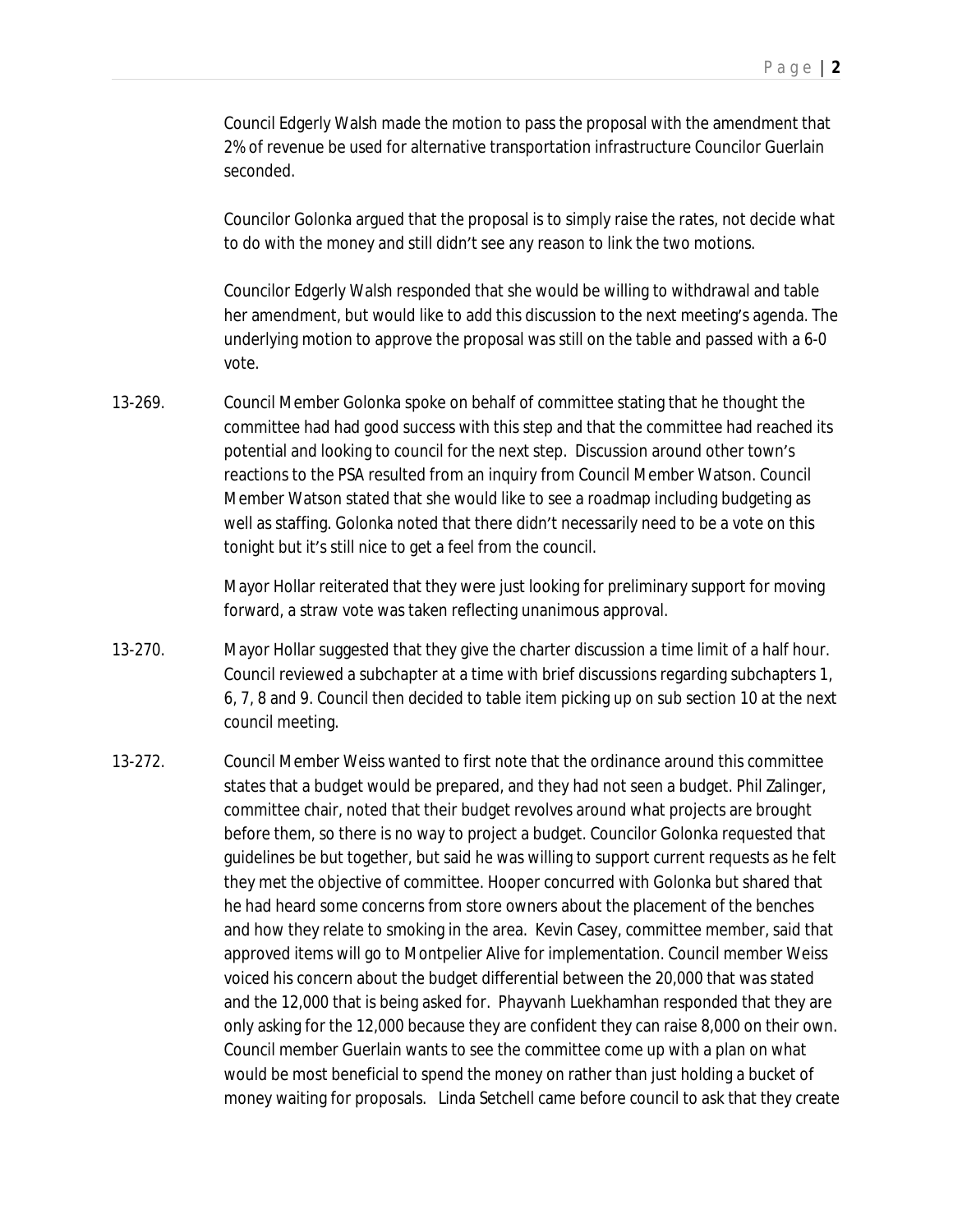a master plan and to state that money should be used in most efficient and effective way. She also wanted to mention that she has seen a lot of conflict of interest in the committee that needs to be addressed. Golonka addressed her concern stating that maybe an ethics clause should be added to the committee. Chair Zalinger followed up by saying that if there was ever conflicts of interest in a certain project people recuse themselves.

Mayor Hollar suggested that more discussion was needed on the structure of the DID, but that they should go forward with what was before them.

Councilor Hooper moved approval, seconded by Councilor Edgerly Walsh. Vote 4-2 with Councilors Weiss & Guerlain opposed.

13-273. Phayvanh Luekhamhan, Montpelier Alive director, let the council know that the holiday expenditure proposals on the table could be considered as a whole or a-la-carte. City Manager Fraser noted that this was coming from surplus funds and was a one-time deal, not an annual commitment. There was some discussion on the implementation of the proposed downtown incentives. Ms. Luekhamhan told council that she would take comments back to committee and may do some revisions.

> Council member Edgerly Walsh made a motion to approve the \$12,000 allocation. Councilor Hooper seconded. Motion carried 6-0.

13-271. Mayor Hollar opened public hearing on the 2014 VTRANS Transportation Alternatives Grant Application for sidewalk extensions on Elm Street, Northfield Street and Towne Hill Road, and with no comment the public hearing was closed.

> Councilor Golonka moved that the council endorse and sign the resolution, and the motion was seconded by Councilor Weiss, passing by a vote of 6-0.

13-274. Councilor Hooper felt it was a great idea to revisit the DID.

Councilor Weiss attended the Veterans Day service and thought it was sincere, simple and short.

Councilor Watson felt that forming a transportation committee could be useful and also wanted to note that there are several committee members specifically on the parking, pedestrian and bike committee who's contact information is not available on the web site.

Councilor Edgerly Walsh also thought that revisiting the DID was a good idea.

13-275. Mayor Hollar reminded folks that the Carr lot committee would be meeting Friday afternoon